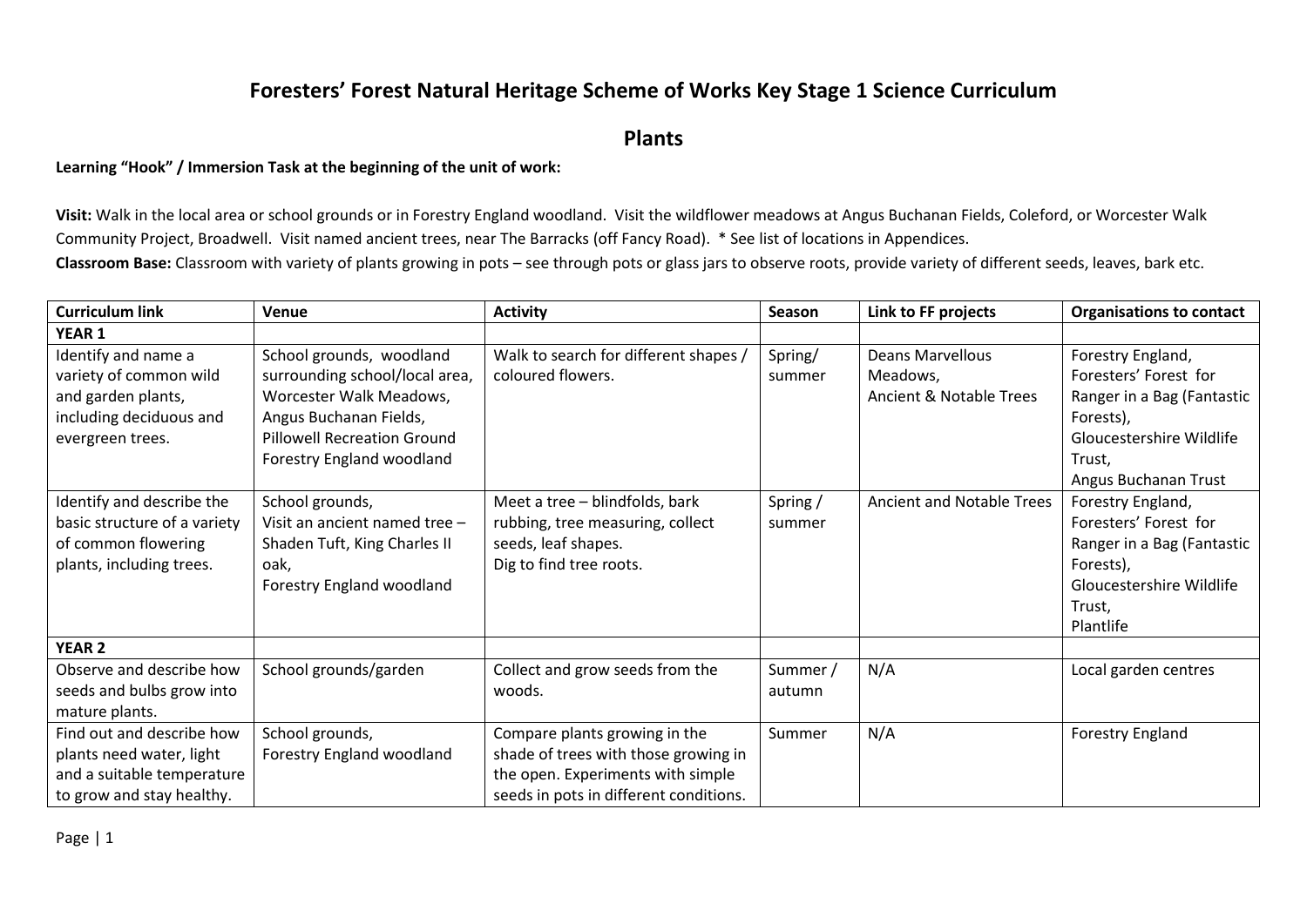## Scheme of Works Key Stage 1 Science Curriculum

# Seasonal Changes – Year 1 Only

#### **Learning "Hook" / Immersion Task at the beginning of the unit of work:**

**Visit:** Walk in the local area / school grounds to identify a mature deciduous tree within reach of school, to return to each season. **Classroom Base:** Classroom display with variety of items from seedlings in pots, flowers, tree seeds, autumn leaves etc.

| <b>Curriculum link</b>  | Venue                 | <b>Activity</b>                  | Season   | Link to FF projects | <b>Organisations to contact</b> |
|-------------------------|-----------------------|----------------------------------|----------|---------------------|---------------------------------|
| <b>YEAR 1</b>           |                       |                                  |          |                     |                                 |
| Observe changes across  | School grounds,       | Choose a tree within easy        | All Year | N/A                 | Forestry England,               |
| the four seasons.       | broadleaved woodland, | reach of school and draw it in   |          |                     | Foresters' Forest for           |
|                         | individual trees,     | each season,                     |          |                     | Ranger in a Bag (Fantastic      |
|                         | Forestry England      | Create autumn leaf collage,      |          |                     | Forests)                        |
|                         | woodland              | Note spring green colour         |          |                     |                                 |
|                         |                       | palettes.                        |          |                     |                                 |
| Observe and describe    | School grounds        | Weather stations $-$             | All Year | N/A                 |                                 |
| weather associated with |                       | temperature, rainfall collecting |          |                     |                                 |
| the seasons and how day |                       | etc.                             |          |                     |                                 |
| length varies.          |                       |                                  |          |                     |                                 |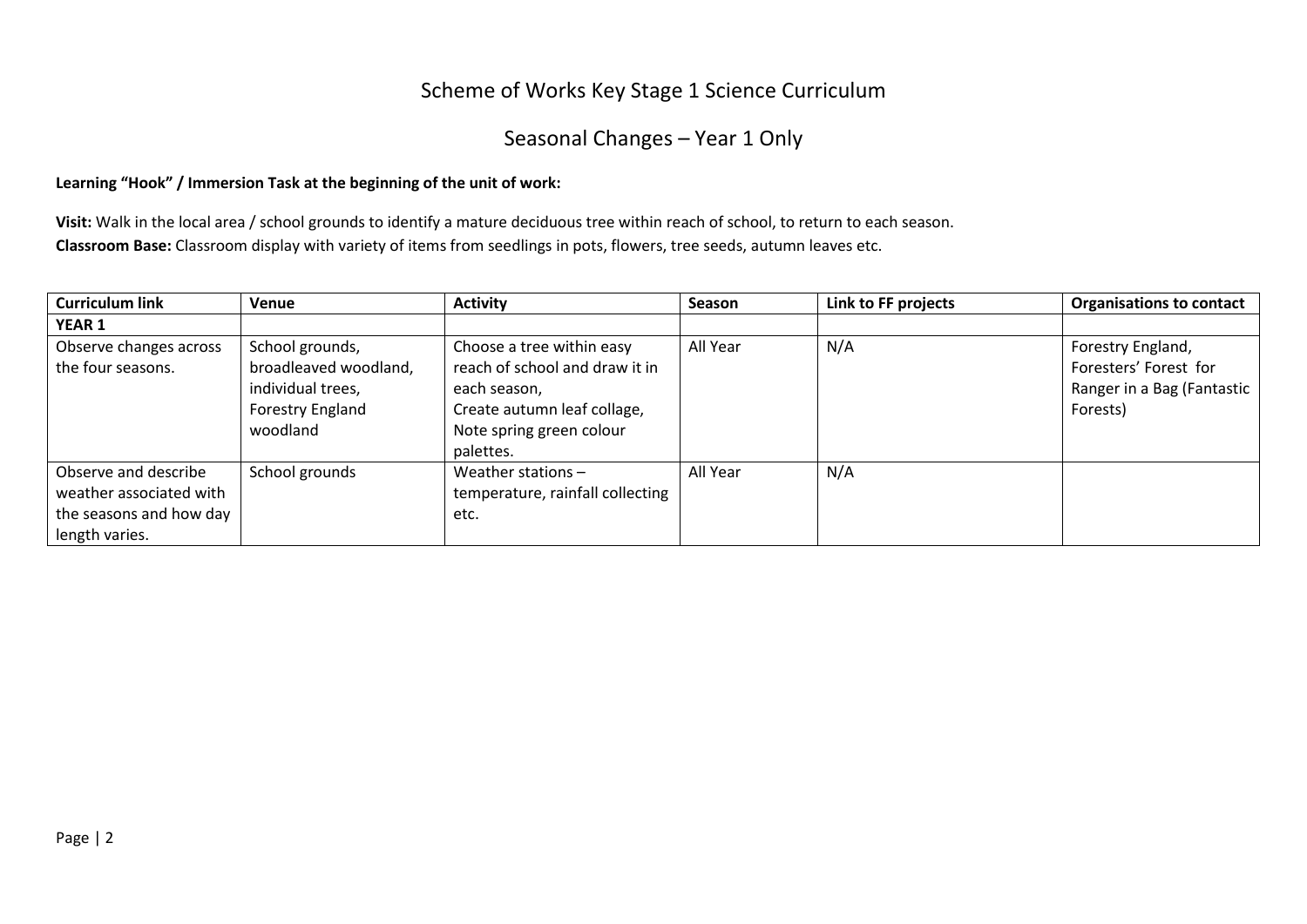## Scheme of Works Key Stage 1 Science Curriculum

### **Animals including Humans**

#### **Learning "Hook" / Immersion Task at the beginning of the unit of work:**

Visit: Investigate school grounds or school pond, visit a nature reserve for a range of species and pond dipping e.g. Woorgreens, Nagshead, Edgehills, Tidenham. Visit Forestry England Ruspidge Halt for butterflies and Forestry England Wenchford for stream dipping.

**Classroom Base:-** Classroom with display of different wildlife images relevant to the Forest, (deer or bat, robin or mallard, common lizard or grass snake, frog or great crested newt, speckled wood butterfly or emperor dragonfly, stickleback or eel) etc.

| <b>Curriculum link</b>  | Venue                                    | <b>Activity</b>     | Season         | Link to FF projects         | <b>Organisations to contact</b> |
|-------------------------|------------------------------------------|---------------------|----------------|-----------------------------|---------------------------------|
| <b>YEAR 1</b>           |                                          |                     |                |                             |                                 |
| Identify and name a     | School grounds/ponds,                    | Pond dipping,       | Spring/summer/ | Batscapes,                  | Forestry England,               |
| variety of common       | Nature Reserves:                         | Check under reptile | autumn         | Birds,                      | Foresters' Forest for Ranger    |
| animals including fish, | Woorgreens/Edgehills/Tidenham            | sheets,             |                | Butterflies,                | in a Bag (Amazing Animals),     |
| amphibians, reptiles,   | /Nagshead,                               | Observe bird boxes, |                | Waterways, ponds and        | Gloucestershire Wildlife        |
| birds and mammals.      | Forestry England Ruspidge Halt, Forestry | Tracks and signs of |                | mires,                      | Trust,                          |
|                         | <b>England Wenchford</b>                 | mammals,            |                | Reptiles,                   | RSPB,                           |
|                         |                                          | <b>Butterfly</b>    |                | <b>Conservation Grazing</b> | David Dewsbury                  |
|                         |                                          | walk/search         |                |                             |                                 |
| Identify and name       | School grounds/ponds,                    | Food chains - 'Who  | All year       | Batscapes,                  | Forestry England,               |
| common animals that     | Nature Reserves:                         | eats what?' game.   |                | Birds,                      | Foresters' Forest for Ranger    |
| are carnivores,         | Woorgreens/Edgehills/Tidenham/           | Look at skulls -    |                | Butterflies,                | in a Bag (Amazing Animals),     |
| herbivores and          | Nagshead,                                | teeth, mouthparts   |                | Waterways, ponds and        | Gloucestershire Wildlife        |
| omnivores.              | <b>Forestry England Ruspidge</b>         |                     |                | mires,                      | Trust,                          |
|                         | Halt/Beechenhurst / Mallards             |                     |                | Reptiles                    | <b>RSPB</b>                     |
|                         | Pike/Wenchford/Cannop Cycle Centre       |                     |                |                             |                                 |
| Describe and compare    | School grounds/ponds,                    | 'How many legs?'    | All year       | Batscapes,                  | Forestry England,               |
| the structure of        | Nature Reserves:                         | game                |                | Birds,                      | Foresters' Forest for Ranger    |
| common animals (fish,   | Woorgreens/Edgehills/Tidenham/Nagshead,  |                     |                | Butterflies,                | in a Bag (Amazing Animals),     |
| amphibians, reptiles,   | <b>Forestry England Ruspidge</b>         |                     |                | Waterways, ponds and        | Gloucestershire Wildlife        |
| birds, mammals,         | Halt/Beechenhurst/Mallards               |                     |                | mires,                      | Trust,                          |
| including pets).        | Pike/Wenchford/Cannop Cycle Centre       |                     |                | Reptiles                    | <b>RSPB</b>                     |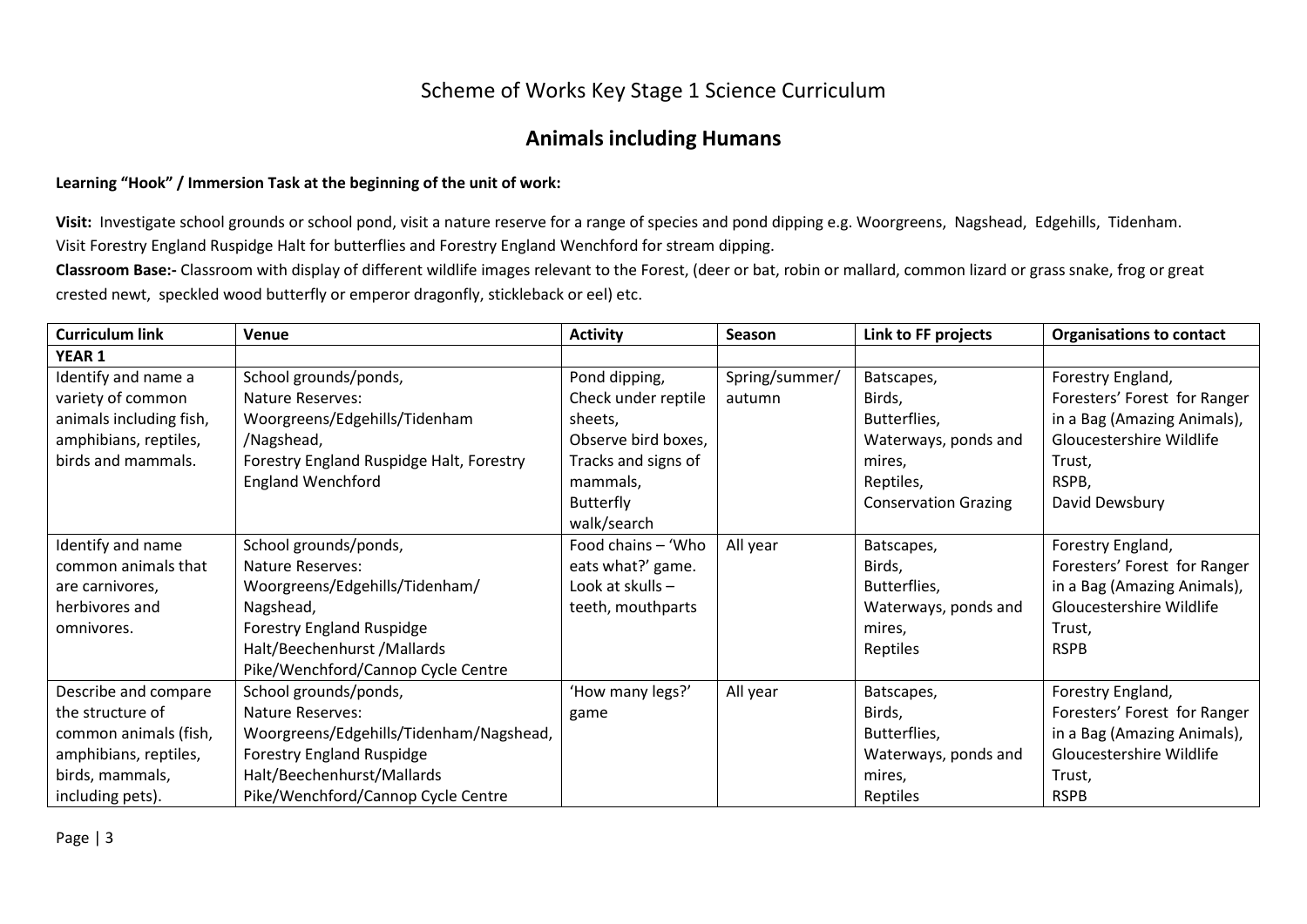| <b>Curriculum link</b>                                                                 | Venue                                                                                                                                                                   | <b>Activity</b>                                                                       | Season                 | Link to FF projects                           | <b>Organisations to contact</b>                                                                                                       |
|----------------------------------------------------------------------------------------|-------------------------------------------------------------------------------------------------------------------------------------------------------------------------|---------------------------------------------------------------------------------------|------------------------|-----------------------------------------------|---------------------------------------------------------------------------------------------------------------------------------------|
| <b>YEAR 2</b>                                                                          |                                                                                                                                                                         |                                                                                       |                        |                                               |                                                                                                                                       |
| Notice that animals,<br>including humans, have<br>offspring which grow<br>into adults. | School grounds/ponds,<br>Woorgreens/Tidenham/Nagshead reserves,<br><b>Forestry England Ruspidge</b><br>Halt/Beechenhurst/Mallards<br>Pike/Wenchford/Cannop Cycle Centre | Life cycle activities<br>- butterflies,<br>Pond dip $-$<br>amphibians,<br>dragonflies | Spring/early<br>summer | Butterflies,<br>Waterways, ponds and<br>mires | Forestry England,<br>Foresters' Forest for Ranger<br>in a Bag (Amazing Animals),<br>Gloucestershire Wildlife<br>Trust,<br><b>RSPB</b> |
|                                                                                        |                                                                                                                                                                         |                                                                                       |                        |                                               |                                                                                                                                       |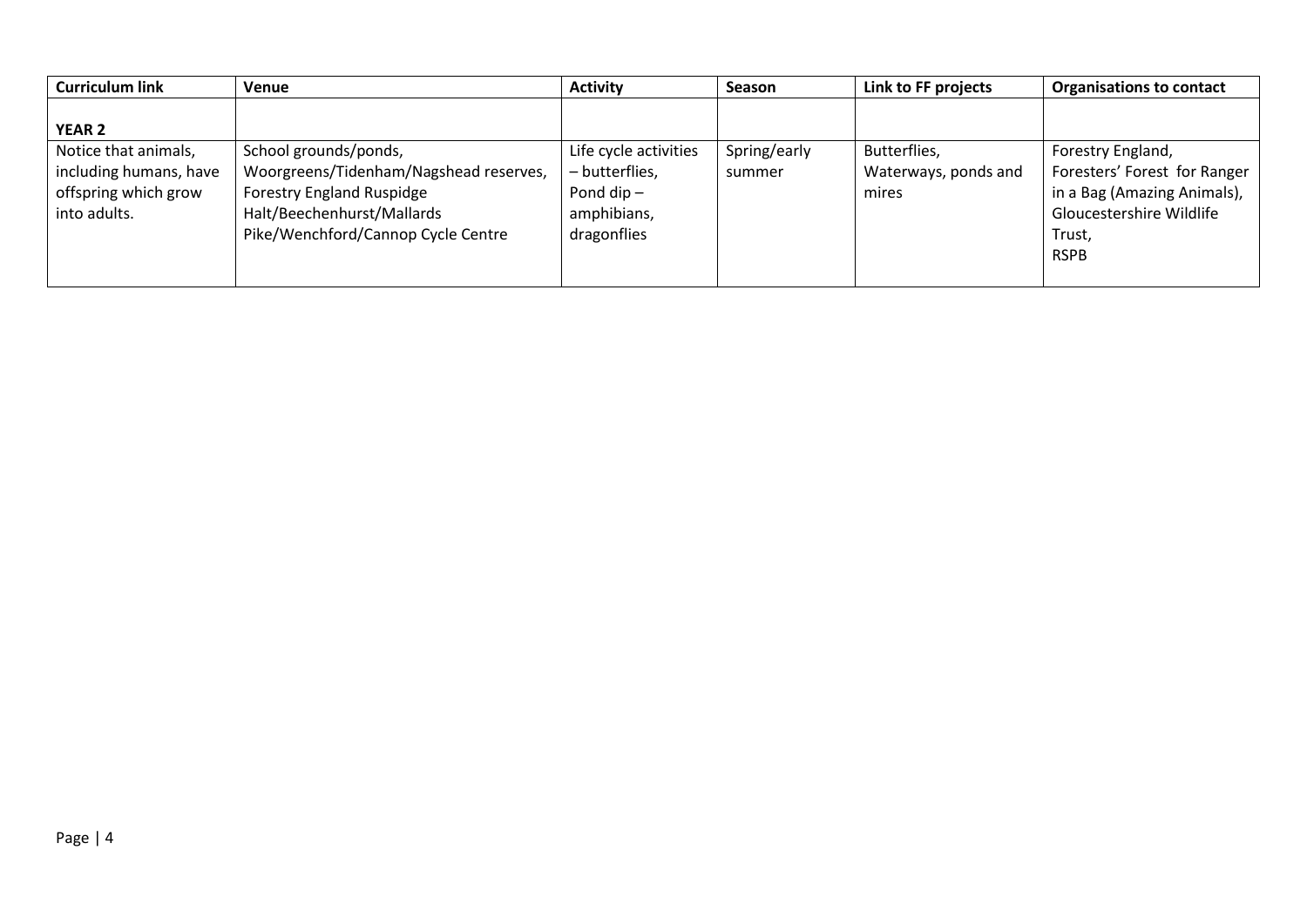## Scheme of Works Key Stage 1 Science Curriculum

## Living things and their habitats – Year 2 Only

#### **Learning "Hook" / Immersion Task at the beginning of the unit of work:**

Visit: Walk in the local area / school grounds/ a variety of different habitats to make comparisons, visit meadows and woodland e.g. Angus Buchanan Fields or Worcester Walk Meadows. Visit heathland, woodland and ponds e.g. Woorgreens, Nagshead reserves. Visit streams and wood pasture, e.g . Forestry England Wenchford.

#### **Classroom Base:** Classroom display.

| <b>Curriculum link</b>           | Venue                         | <b>Activity</b>              | <b>Season</b>  | Link to FF projects  | <b>Organisations to contact</b> |
|----------------------------------|-------------------------------|------------------------------|----------------|----------------------|---------------------------------|
| <b>YEAR 2</b>                    |                               |                              |                |                      |                                 |
| Identify that most living things | School ground / pond,         | Pond or stream dip,          | Spring/summer/ | Waterways, ponds and | Forestry England,               |
| live in habitats to which they   | Nagshead or Woorgreens        | minibeast hunt, leaf litter  | autumn         | mires,               | Foresters' Forest for Ranger    |
| are suited and describe how      | reserves ponds,               | or bugs on bushes.           |                | Batscapes,           | in a Bag (Amazing Animals),     |
| different habitats provide for   | Forestry England Wenchford    | Habitat comparisons -        |                | Reptiles,            | Gloucestershire Wildlife        |
| the basic needs of different     | (stream), Forestry England    | light, temperature, wind     |                | <b>Birds</b>         | Trust,                          |
| kinds of animals and plants,     | Ruspidge                      |                              |                |                      | RSPB,                           |
| and how they depend on each      | Halt/Beechenhurst/Mallards    |                              |                |                      | David Dewsbury                  |
| other.                           | Pike/Cannop Cycle Centre      |                              |                |                      |                                 |
|                                  | Angus Buchanan Fields,        |                              |                |                      |                                 |
|                                  | <b>Worcester Walk Meadows</b> |                              |                |                      |                                 |
| Identify and name a variety of   | As above and local area       | Pond or stream dip,          | Spring/summer/ | Waterways, ponds and | David Dewsbury,                 |
| plants and animals in their      | around school                 | leaf litter mini-beast hunt, | autumn         | mires,               | Plantlife                       |
| habitats, including micro-       |                               | wildlife walk, spotters      |                | Ancient and Notable  |                                 |
| habitats.                        |                               | sheets                       |                | <b>Trees</b>         |                                 |
|                                  |                               |                              |                |                      |                                 |
| Describe how animals obtain      | School grounds, local area,   | Food chains and webs -       | All year       | N/A                  | Forestry England,               |
| their food from plants and       | Forestry England woodland     | 'Who Eats What' game.        |                |                      | Foresters' Forest for Ranger    |
| other animals, using the idea    |                               | Look at mouthparts, teeth,   |                |                      | in a Bag (Amazing Animals),     |
| of a simple food chain, and      |                               | skulls                       |                |                      | Gloucestershire Wildlife Trust  |
| identify and name different      |                               |                              |                |                      |                                 |
| sources of food.                 |                               |                              |                |                      |                                 |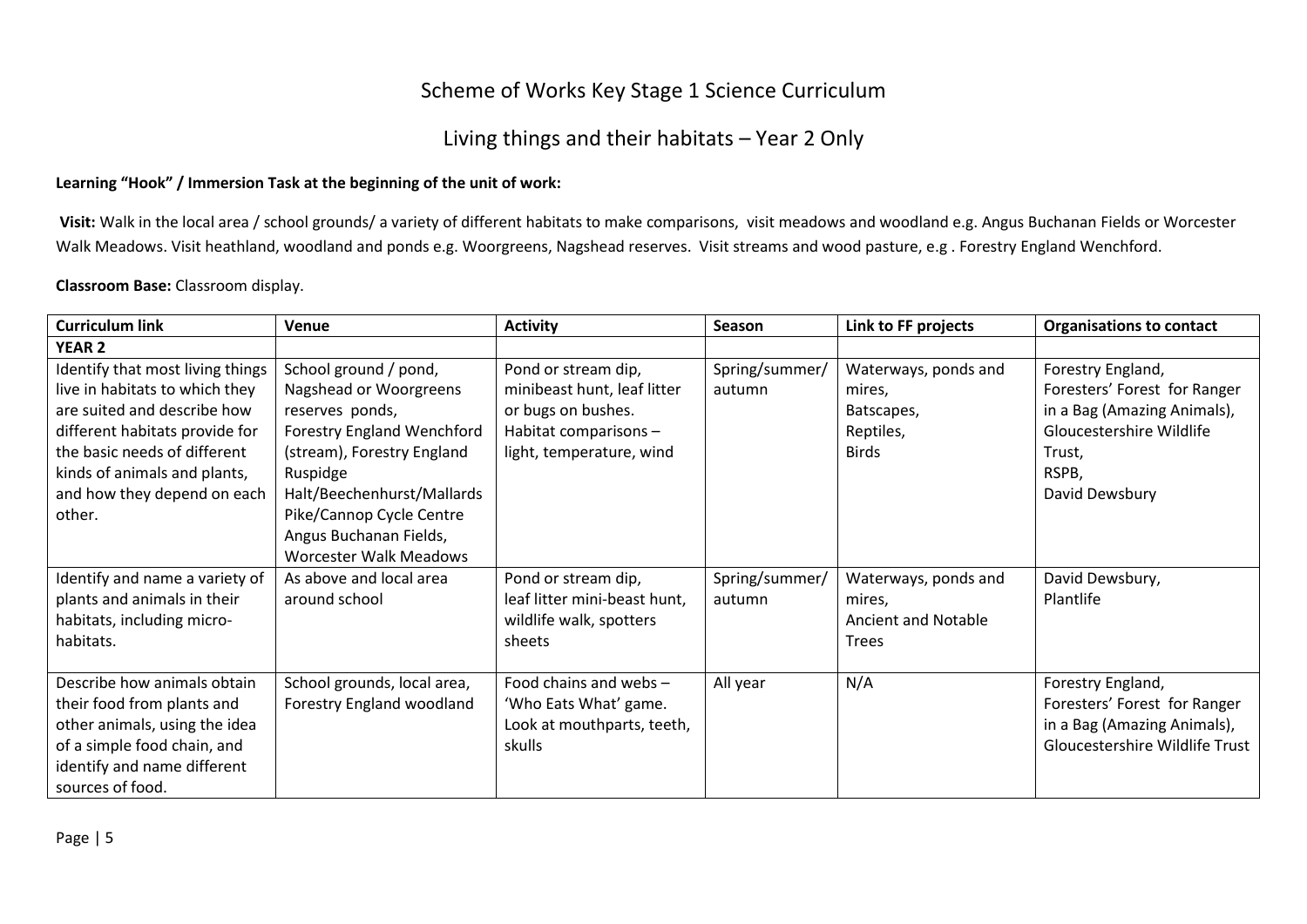## **Natural Heritage Scheme of work Lower Key Stage 2 Science Curriculum**

## **Plants - Year 3**

#### **Learning "Hook" / Immersion Task at the beginning of the unit of work:**

**Visit:** Wildflower meadows or spring woodland, e.g. Forestry England woodland. \* See full list of locations in Appendices.

**Classroom Base:** Provide variety of different plants in pots or vases, showing range of different flower shapes and colours.

| <b>Curriculum link</b>                                                                                                                                              | Venue                                                                                                                                                                                              | <b>Activity</b>                                                                                                                                                                                                                                                     | Season                                            | <b>Links to FF Project</b>                                                                        | <b>Organisation to contact</b>                                                                                                                       |
|---------------------------------------------------------------------------------------------------------------------------------------------------------------------|----------------------------------------------------------------------------------------------------------------------------------------------------------------------------------------------------|---------------------------------------------------------------------------------------------------------------------------------------------------------------------------------------------------------------------------------------------------------------------|---------------------------------------------------|---------------------------------------------------------------------------------------------------|------------------------------------------------------------------------------------------------------------------------------------------------------|
| <b>YEAR 3</b>                                                                                                                                                       |                                                                                                                                                                                                    |                                                                                                                                                                                                                                                                     |                                                   |                                                                                                   |                                                                                                                                                      |
| Identify and describe the<br>functions of different<br>parts of flowering plants -<br>roots, stem / trunk,<br>leaves flowers.                                       | Any Forestry England<br>woodland or meadow,<br>Angus Buchanan Fields<br>(Coleford),<br>Worcester Walk<br><b>Community Project</b><br>Meadows (Broadwell),<br><b>Pillowell Recreation</b><br>Ground | Collect a variety of flowers of<br>different shapes. Carefully pull apart<br>using tweezers. Using an information<br>sheet and magnifying glass, identify<br>key features found within the flower.                                                                  | Spring for<br>woodlands,<br>summer for<br>meadows | Ancient & Notable Trees,<br>Veteran Trees History,<br><b>Deans Marvellous</b><br><b>Meadows</b>   | Forestry England,<br>Gloucestershire Wildlife Trust,<br>Angus Buchanan Trust,<br>Dr Andrew Hoaen (Ancient &<br>Notable Trees),<br>Dean Meadows Group |
| Explore the requirements<br>of plants for life and<br>growth (air, light, water,<br>nutrients from soil, room<br>to grow) and how they<br>vary from plant to plant. | As above:<br>Find different<br>conditions, shaded or<br>sunny, dry or wet;<br>Visit Forestry England<br>woodland to see<br>harvesting operation in<br>progress.                                    | Visit a site with a range of plant life<br>growing within a range of<br>environments e.g. shade, sunshine,<br>damp soil, dry soil, water.<br>Grow seeds (beans or cress) in the<br>classroom in a range of conditions<br>and observe their growth. Make a<br>diary. | Spring or<br>summer                               | Veteran Trees History,<br>Ancient and Notable Trees,<br><b>Deans Marvellous</b><br><b>Meadows</b> | Forestry England,<br>Gloucestershire Wildlife Trust,<br>Angus Buchanan Trust,<br>Dr Andrew Hoaen,<br>Plantlife (Paul Rutter),<br>Dean Meadows Group  |
| Investigate the way in<br>which water is                                                                                                                            | Classroom based                                                                                                                                                                                    | Within the classroom, put white<br>flowers (carnations or tulips) in                                                                                                                                                                                                | Any time of<br>year                               | N/A                                                                                               | N/A                                                                                                                                                  |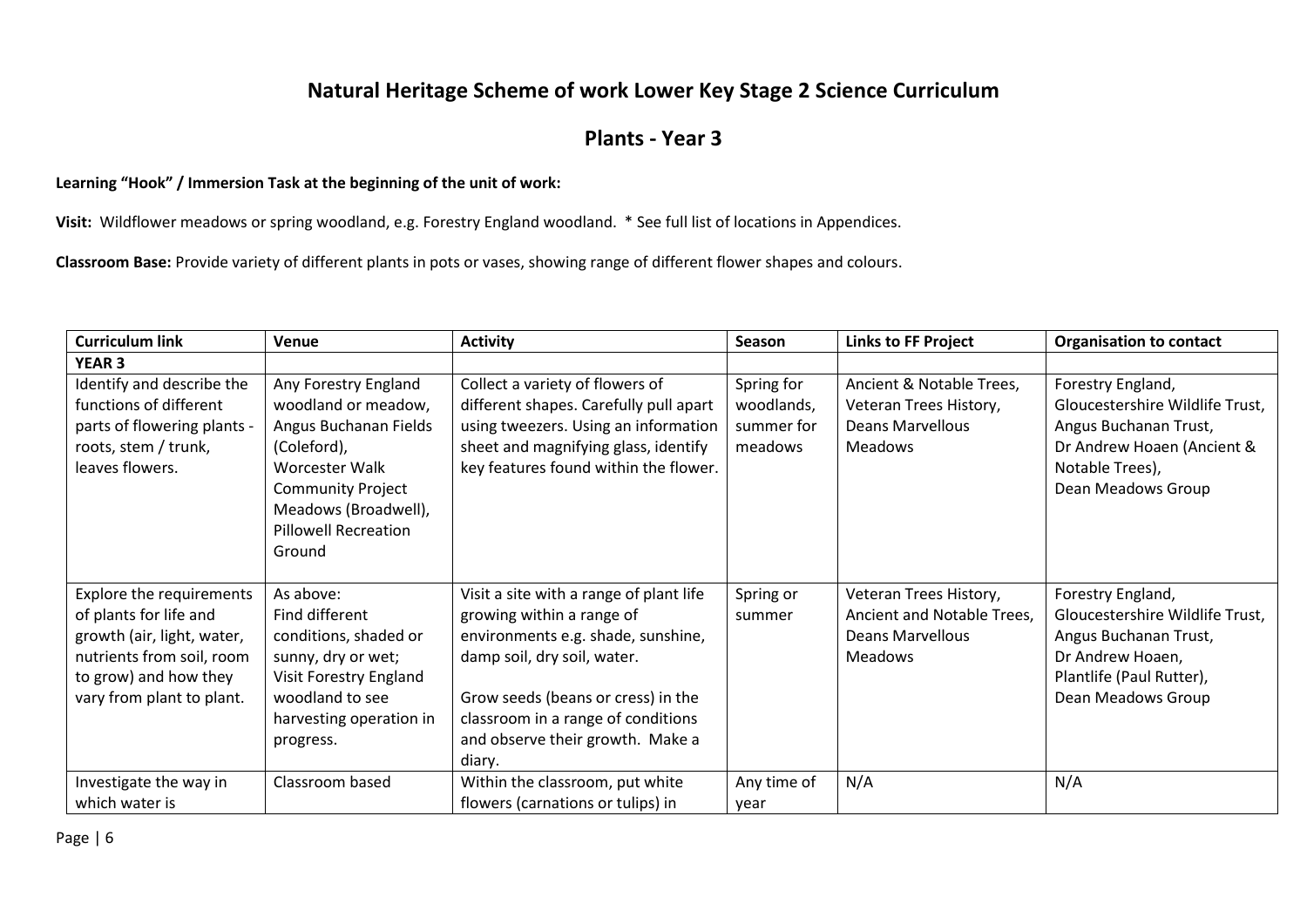| <b>Curriculum link</b>     | Venue                       | <b>Activity</b>                         | <b>Season</b> | <b>Links to FF Project</b>       | <b>Organisation to contact</b>  |
|----------------------------|-----------------------------|-----------------------------------------|---------------|----------------------------------|---------------------------------|
| <b>YEAR 3</b>              |                             |                                         |               |                                  |                                 |
| transported within plants. |                             | water that has had food colouring       |               |                                  |                                 |
|                            |                             | added. Observe the colour change in     |               |                                  |                                 |
|                            |                             | the petals. How long does it take?      |               |                                  |                                 |
| Explore the part that      | Any Forestry England        | Visit an area at different times of the | Spring to     | Deans Marvellous                 | Forestry England,               |
| flowers play in the life   | woodland or meadow,         | year to observe plants through their    | look at tree  | Meadows,                         | Gloucestershire Wildlife Trust, |
| cycle of flowering plants, | Angus Buchanan Fields       | life cycles.                            | catkins.      | Veteran Trees,                   | Dean Meadows Group,             |
| including pollination,     | (Coleford),                 | Take photos or make drawings of the     |               | <b>Ancient and Notable Trees</b> | Dr Andrew Hoaen (Veteran        |
| seed formation and seed    | Worcester Walk              | changes in the plant or tree.           | Summer to     |                                  | Trees),                         |
| dispersal.                 | <b>Community Project</b>    | Look at bees and other creatures        | look at       |                                  | Plantlife,                      |
|                            | Meadows,                    | and their contribution to pollination   | flowering     |                                  | Dean Forest Beekeepers,         |
|                            | <b>Pillowell Recreation</b> | and seed dispersal.                     | plants and    |                                  | Angus Buchanan Trust            |
|                            | Ground                      | Play the 'Pollination' game.            | pollination.  |                                  |                                 |
|                            |                             |                                         |               |                                  |                                 |
|                            |                             |                                         | Autumn to     |                                  |                                 |
|                            |                             |                                         | look at seeds |                                  |                                 |
|                            |                             |                                         | and           |                                  |                                 |
|                            |                             |                                         | dispersal.    |                                  |                                 |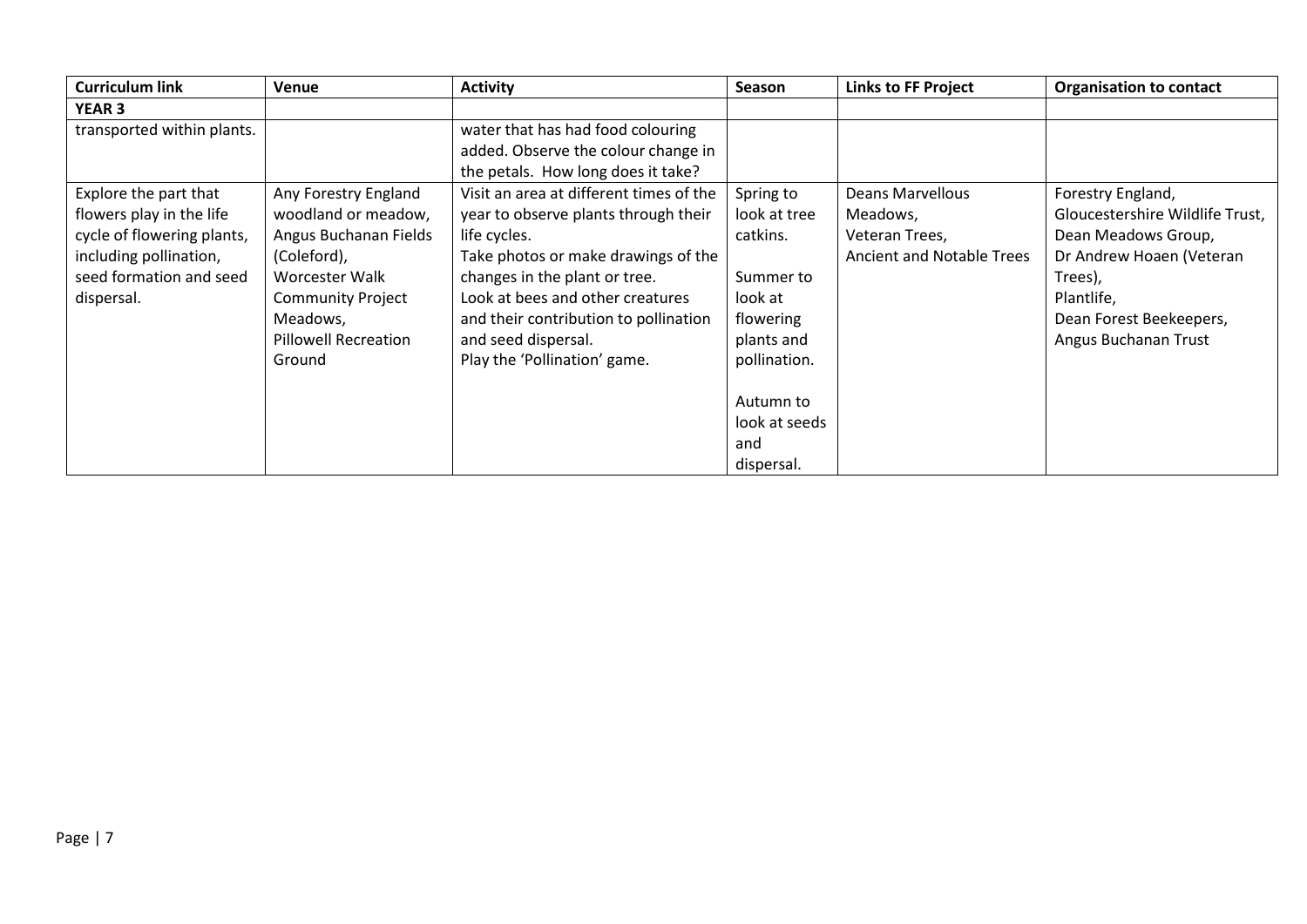## Scheme of work Lower Key Stage 2 Science Curriculum

# **Living things and their habitats – Year 4**

### **Learning "Hook"/ Immersion Task at the beginning of the unit of work:**

**Visit:** To a Forestry England harvesting site or to a Gloucestershire Wildlife Trust heathland restoration site.

**Classroom Base:** Provide images of different species, variety of Field Studies Council (FSC) simple keys and guides.

| <b>Curriculum link</b>                                                                                                                               | Venue                                                                                                                                                        | <b>Activity</b>                                                                                                                                                                                                                                                                                                                  | <b>Season</b>       | <b>Links to FF Project</b>                                                        | <b>Organisation to contact</b>                                                  |
|------------------------------------------------------------------------------------------------------------------------------------------------------|--------------------------------------------------------------------------------------------------------------------------------------------------------------|----------------------------------------------------------------------------------------------------------------------------------------------------------------------------------------------------------------------------------------------------------------------------------------------------------------------------------|---------------------|-----------------------------------------------------------------------------------|---------------------------------------------------------------------------------|
| <b>YEAR4</b>                                                                                                                                         |                                                                                                                                                              |                                                                                                                                                                                                                                                                                                                                  |                     |                                                                                   |                                                                                 |
| Recognise that living<br>things can be grouped in<br>a variety of ways.                                                                              | Any woodland area,<br>ponds e.g. Nagshead,<br>Woorgreens reserves,<br>Worcester Walk<br><b>Community Project</b><br>Meadows,<br>Forestry England<br>woodland | Within an area, draw or photograph as<br>many living things as possible. Sort the<br>images by a range of criteria - plants/ not<br>plants, insects, mammals, reptiles, etc.<br>Encourage the children to think of the<br>most imaginative categories to sort<br>images into. Recall the families of<br>creatures learnt in KS1. | Spring or<br>summer | Batscape,<br>Reptiles,<br>Birds,<br>Butterflies,<br>Waterways, ponds and<br>mires | Forestry England,<br>Gloucestershire Wildlife Trust,<br>RSPB,<br>David Dewsbury |
| Explore and use<br>classification keys to help<br>group, identify and name<br>a variety of living things in<br>their local and wider<br>environment. | Any woodland area;<br>Ponds - Nagshead,<br>Woorgreens,<br>Wenchford                                                                                          | Provide the children with simple<br>branching keys to identify minibeasts,<br>plants or birds.<br>Use FSC keys.<br>Children could then choose 5 or 6<br>creatures to create their own branching<br>identification key.                                                                                                           | Any time of<br>year | Batscape,<br>Reptiles,<br>Birds,<br>Butterflies,<br>Waterways, ponds and<br>mires | Forestry England,<br>Gloucestershire Wildlife Trust,<br>RSPB,<br>David Dewsbury |
| Recognise that<br>environments can change<br>and that this can                                                                                       | Any woodland area,<br>ponds e.g. Nagshead,<br>Woorgreens reserves,                                                                                           | Visit two contrasting areas where obvious<br>changes have taken place, brought about<br>by people or by natural causes such as                                                                                                                                                                                                   | Any time of<br>year | <b>Conservation Grazing</b>                                                       | Forestry England,<br>Gloucestershire Wildlife Trust                             |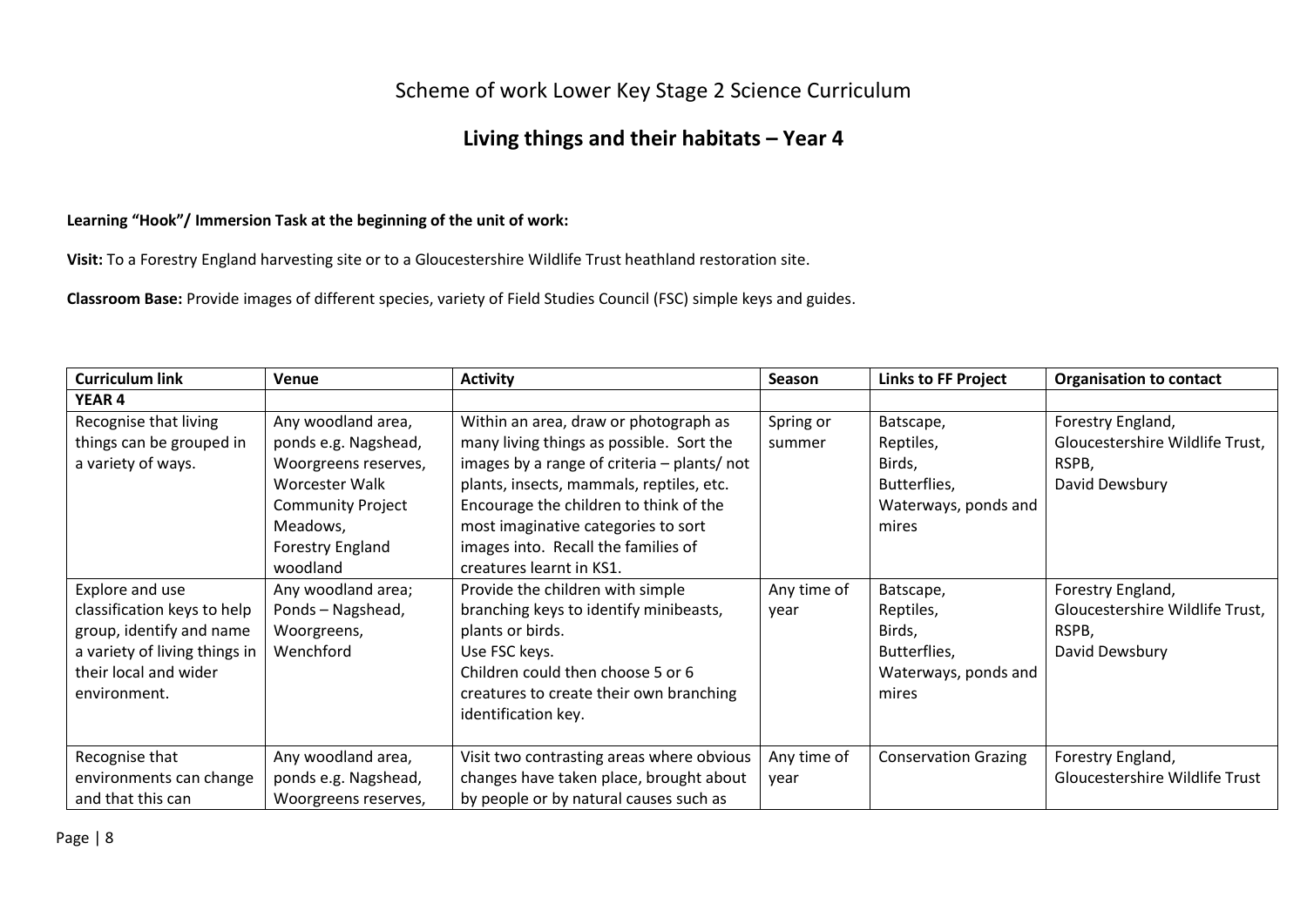| <b>Curriculum link</b> | Venue                    | <b>Activity</b>                         | Season | <b>Links to FF Project</b> | <b>Organisation to contact</b> |
|------------------------|--------------------------|-----------------------------------------|--------|----------------------------|--------------------------------|
| <b>YEAR 4</b>          |                          |                                         |        |                            |                                |
| sometimes pose dangers | Worcester Walk           | weather. Compare different habitats,    |        |                            |                                |
| to living things.      | <b>Community Project</b> | including habitats near built up areas. |        |                            |                                |
|                        | Meadows,                 | Note difference between wildlife pond   |        |                            |                                |
|                        | Forestry England         | and a fishing pond.                     |        |                            |                                |
|                        | Ruspidge Halt            |                                         |        |                            |                                |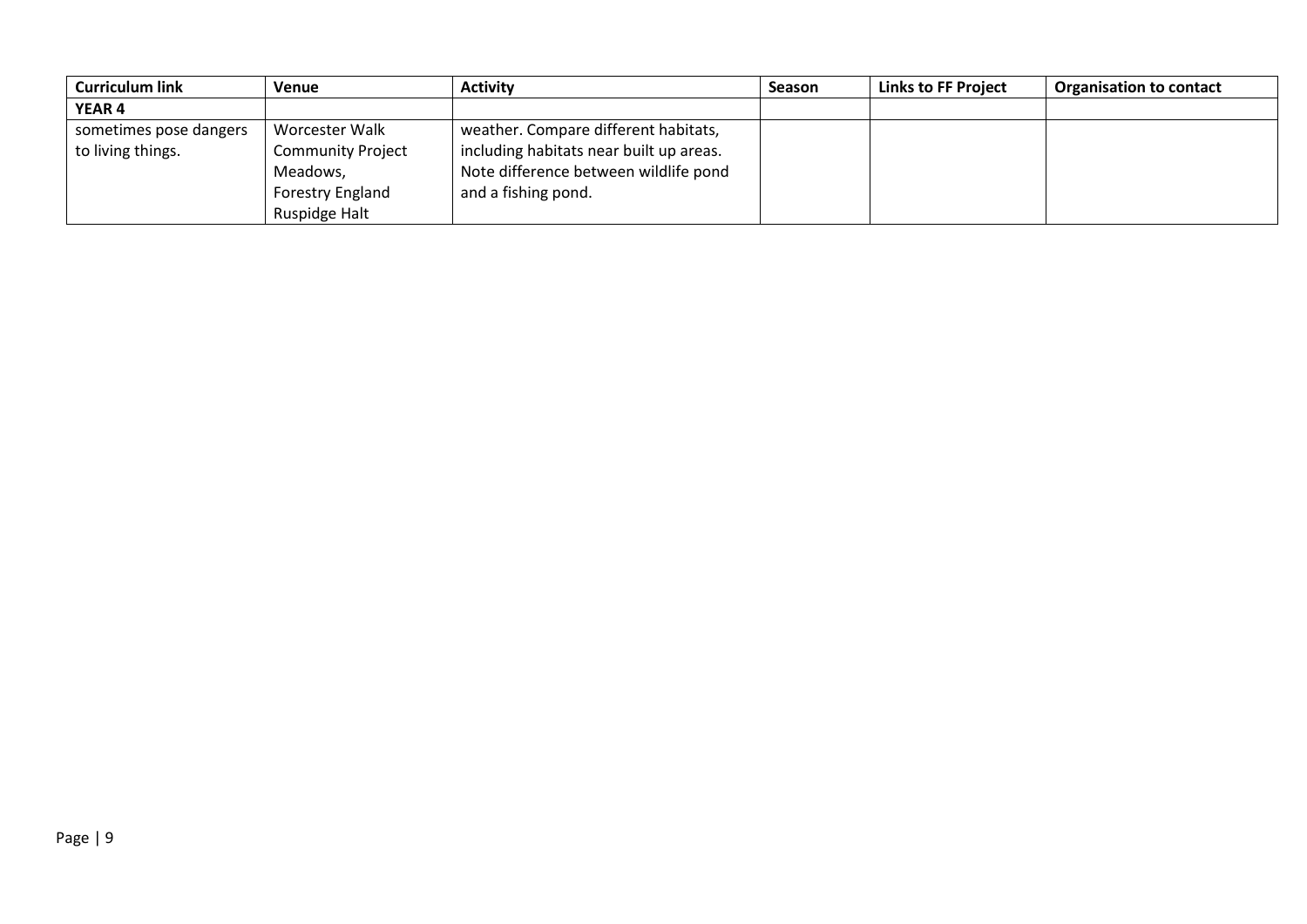## Scheme of work Lower Key Stage 2 Science Curriculum

## **Animals including Humans – Year 4**

### **Learning "Hook"/ Immersion Task at the beginning of the unit of work:**

**Visit:** To a woodland area or stream, such as Forestry England Wenchford, to undertake surveys to identify different species and where they fit into the food chains.

**Classroom Base:** Provide images on a board / wall with string to link them to the next part of the food chain.

| <b>Curriculum link</b>                                                                                | Venue                                                                               | <b>Activity</b>                                                                                                                                                                                                                                                                                                               | <b>Season</b>       | <b>Links to FF Project</b>                                                             | <b>Organisation to contact</b>                                                  |
|-------------------------------------------------------------------------------------------------------|-------------------------------------------------------------------------------------|-------------------------------------------------------------------------------------------------------------------------------------------------------------------------------------------------------------------------------------------------------------------------------------------------------------------------------|---------------------|----------------------------------------------------------------------------------------|---------------------------------------------------------------------------------|
| <b>YEAR 4</b>                                                                                         |                                                                                     |                                                                                                                                                                                                                                                                                                                               |                     |                                                                                        |                                                                                 |
| Construct and interpret a<br>variety of food chains,<br>identifying producers,<br>predators and prey. | Any wooded or<br>meadow habitat, pond<br>or stream,<br>Forestry England<br>woodland | Examine a variety of simple<br>food chains, discussing and<br>using the key vocabulary.<br>Visit an area and identify<br>plants and creatures that<br>inhabit the landscape.<br>Children will construct<br>original food chain diagrams<br>using drawings or<br>photographs, identifying<br>producers, predators and<br>prey. | Spring or<br>summer | Waterways, ponds and mires,<br>Batscapes,<br>Butterflies,<br>Reptiles,<br><b>Birds</b> | Forestry England,<br>Gloucestershire Wildlife Trust,<br>RSPB,<br>David Dewsbury |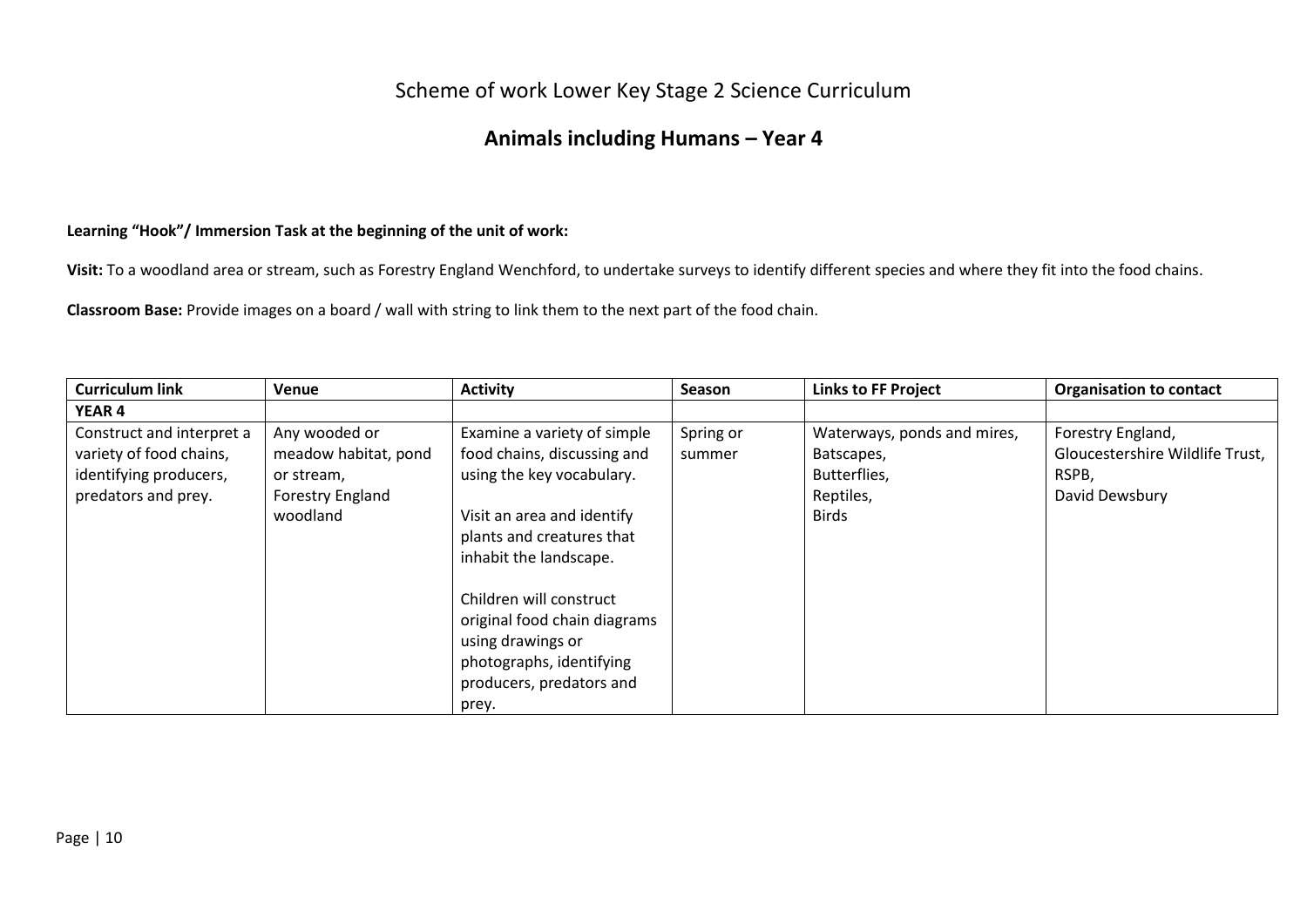### Scheme of work Upper Key Stage 2 Science Curriculum

### **Living things and their habitats - Year 5**

#### **Learning "Hook" / Immersion Task at the beginning of the unit of work:**

**Visit:** Visit to dip the ponds at Nagshead / Woorgreens reserves, or elsewhere, school ponds. Angus Buchanan Fields (Coleford), Worcester Walk Community Project Meadows, grassy areas of Forestry England Ruspidge Halt.

**Classroom Base:** Display of different items, birds nest / egg shell, images of young mammals e.g. badger, fox, deer, frogspawn in a tank. Life cycle puzzles. Hazel branches in the spring with both male and female parts visible, vases of flowers with obvious male / female parts e.g. lilies.

| <b>Curriculum link</b>   | Venue                        | <b>Activity</b>             | <b>Season</b> | <b>Links to FF Project</b>      | <b>Organisation to contact</b>  |
|--------------------------|------------------------------|-----------------------------|---------------|---------------------------------|---------------------------------|
| <b>YEAR 5</b>            |                              |                             |               |                                 |                                 |
| Describe the differences | Woorgreens /                 | Describing and comparing    | Spring or     | Waterways, ponds and mires,     | Forestry England,               |
| in the life cycles of a  | Nagshead reserves,           | the life cycle of a mammal, | summer        | <b>Deans Marvellous Meadows</b> | Gloucestershire Wildlife        |
| mammal, an amphibian,    | Angus Buchanan               | an amphibian, an insect     |               |                                 | Trust,                          |
| an insect and a bird.    | Fields, Worcester            | and a bird in different     |               |                                 | RSPB,                           |
|                          | <b>Walk Community</b>        | habitats.                   |               |                                 | <b>Worcester Walk Community</b> |
|                          | Project Meadows,             |                             |               |                                 | Project,                        |
|                          | <b>Pillowell Recreation</b>  | Pond dip to explore         |               |                                 | David Dewsbury (ponds)          |
|                          | Ground,                      | amphibian life cycles       |               |                                 |                                 |
|                          | Grassland in Forestry        |                             |               |                                 |                                 |
|                          | <b>England Ruspidge Halt</b> | Looking at the life process |               |                                 |                                 |
|                          |                              | of reproduction in some     |               |                                 |                                 |
|                          |                              | animals.                    |               |                                 |                                 |
|                          |                              |                             |               | Waterways, ponds and mires,     |                                 |
|                          |                              | Describing the differences  | Summer        | Deans Marvellous Meadows,       | Forestry England,               |
|                          |                              | in the life cycles of an    |               | <b>Butterflies</b>              | Gloucestershire Wildlife        |
|                          |                              | amphibian and an insect by  |               |                                 | Trust,                          |
|                          |                              | exploring complete and      |               |                                 | Angus Buchanan Trust            |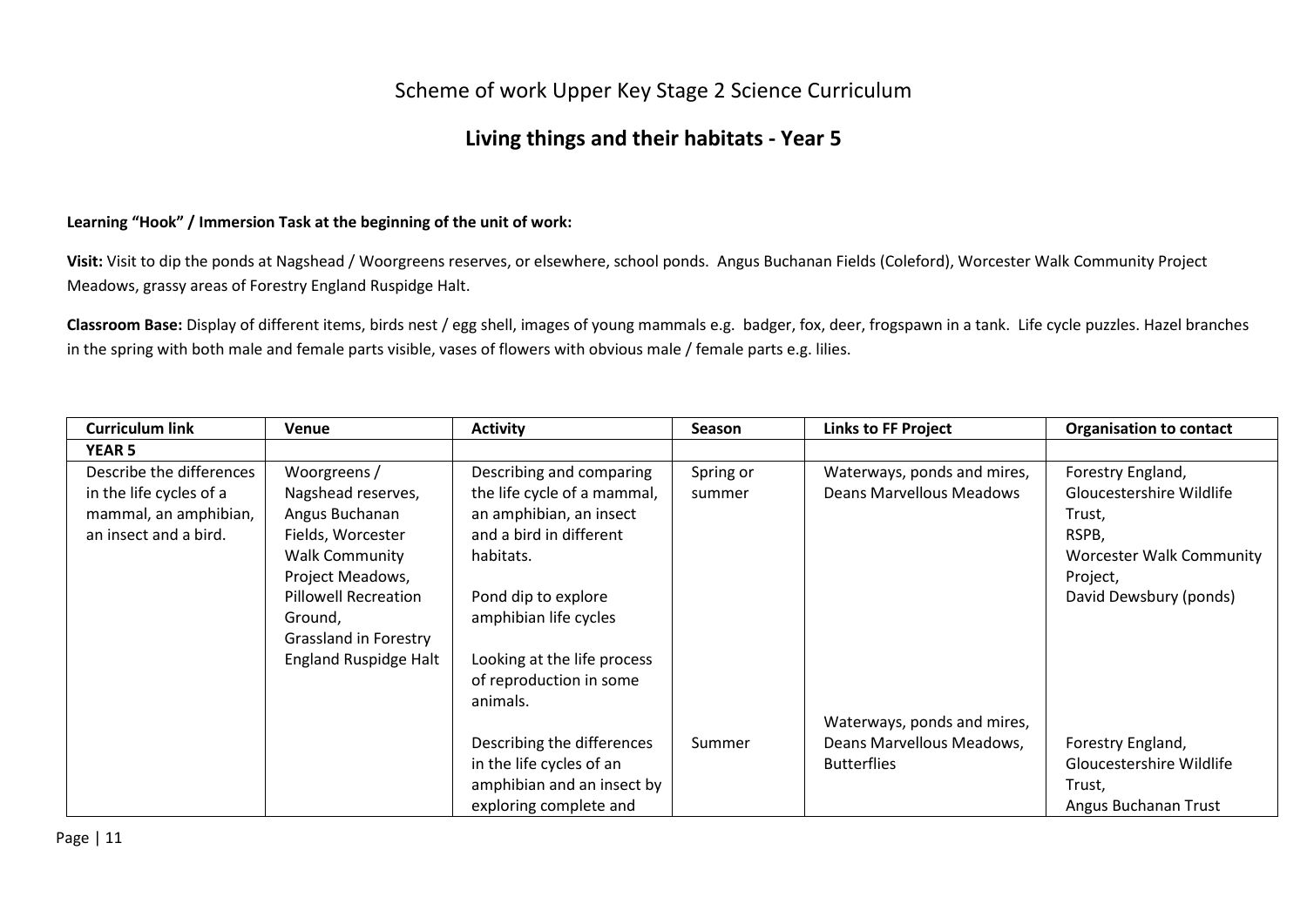| <b>Curriculum link</b>                                                      | <b>Venue</b>                                                            | <b>Activity</b>                                                                                                                 | <b>Season</b>                                   | <b>Links to FF Project</b> | <b>Organisation to contact</b>                                                                                                                                  |
|-----------------------------------------------------------------------------|-------------------------------------------------------------------------|---------------------------------------------------------------------------------------------------------------------------------|-------------------------------------------------|----------------------------|-----------------------------------------------------------------------------------------------------------------------------------------------------------------|
| <b>YEAR 5</b>                                                               |                                                                         |                                                                                                                                 |                                                 |                            |                                                                                                                                                                 |
|                                                                             |                                                                         | incomplete<br>metamorphosis. Butterfly<br>and dragonfly games                                                                   |                                                 |                            |                                                                                                                                                                 |
| Describe the life process<br>of reproduction in some<br>plants and animals. | Meadow sites, as<br>above.<br>Woodland in spring or<br>autumn for fungi | Describe the process of<br>sexual reproduction in some<br>plants (pollination).<br>Pollination game, mixing<br>pollens          | Woodlands in<br>spring,<br>meadows in<br>summer | N/A                        | Forestry England,<br>Gloucestershire Wildlife Trust,<br>RSPB,<br><b>Worcester Walk Community</b><br>Project,<br>David Dewsbury (ponds),<br>Angus Buchanan Trust |
|                                                                             |                                                                         | Understand the differences<br>between sexual and asexual<br>reproduction.<br>Take a spore print from<br>fungi.<br>Grow bacteria | Autumn                                          |                            |                                                                                                                                                                 |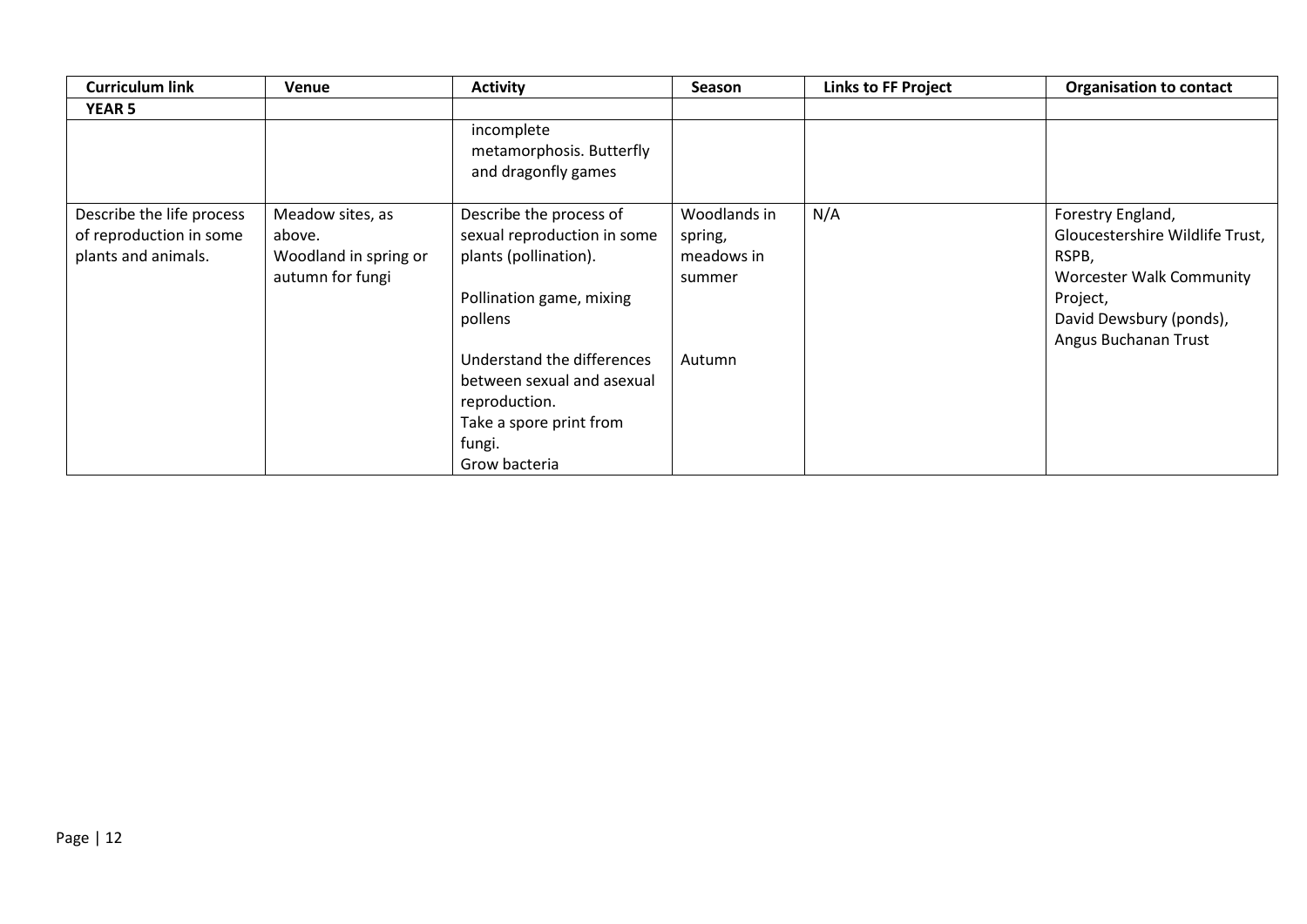## Scheme of work Upper Key Stage 2 Science Curriculum

## **Evolution and inheritance – Year 6**

### **Learning "Hook" / Immersion Task at the beginning of the unit of work:**

**Visit:** Visit to a quarry such as Hobbs Quarry (Longhope), Shakemantle Quarry (Ruspidge), Blue Rock Trail (Soudley).

**Classroom Base:** Variety of fossils, bones, coal, samples of different types of rock. Pictures of native species teeth, tails and feet, for comparisons of adaptations to suit their environment.

| <b>Curriculum link</b>                                                                                                                                                         | Venue                                                                                                                              | <b>Activity</b>                                                                                                                                                                                                                                                                                                  | <b>Season</b>    | <b>Links to FF Project</b>        | <b>Organisation to contact</b>                                                                                                                                                                                                               |
|--------------------------------------------------------------------------------------------------------------------------------------------------------------------------------|------------------------------------------------------------------------------------------------------------------------------------|------------------------------------------------------------------------------------------------------------------------------------------------------------------------------------------------------------------------------------------------------------------------------------------------------------------|------------------|-----------------------------------|----------------------------------------------------------------------------------------------------------------------------------------------------------------------------------------------------------------------------------------------|
| <b>YEAR 6</b>                                                                                                                                                                  |                                                                                                                                    |                                                                                                                                                                                                                                                                                                                  |                  |                                   |                                                                                                                                                                                                                                              |
| Recognise that living<br>things have changed over<br>time and that fossils<br>provide information<br>about living things that<br>inhabited the Earth<br>millions of years ago. | <b>Blue Rock Trail</b><br>(Soudley),<br>Shakemantle Quarry<br>(Ruspidge),<br>Clearwell Caves,<br><b>Hobbs Quarry</b><br>(Longhope) | Looking at evidence for evolution<br>that has been used to support or<br>refute ideas or arguments. Look at<br>fossils to recognise how living<br>things have changed over time<br>(plants and animals).<br>Sorting fossils in to sets.<br>Looking at how fossils are formed.<br>Making fossils - Using clay and | Any time of year | Future for Freemining,<br>Geology | Forestry England,<br>Gloucestershire Wildlife Trust,<br>Royal Forest of Dean<br>Freeminers Association,<br>Hopewell Colliery,<br>Clearwell Caves,<br>Gloucestershire<br>Geoconservation Trust,<br>Shakemantle Quarry,<br><b>Hobbs Quarry</b> |
| Recognise that living<br>things produce offspring<br>of the same kind, but<br>normally offspring vary<br>and are not identical to                                              | Fields with livestock -<br>sheep/goats/ponies or<br>cattle,<br>heathland restoration<br>sites with livestock                       | wax, or marzipan and chocolate.<br>Examining creatures of the same<br>kind and noting slight variations in<br>markings or size.<br>Children to compare photographs                                                                                                                                               | Any time of year | <b>Conservation Grazing</b>       | Gloucestershire Wildlife Trust<br><b>Forestry England</b>                                                                                                                                                                                    |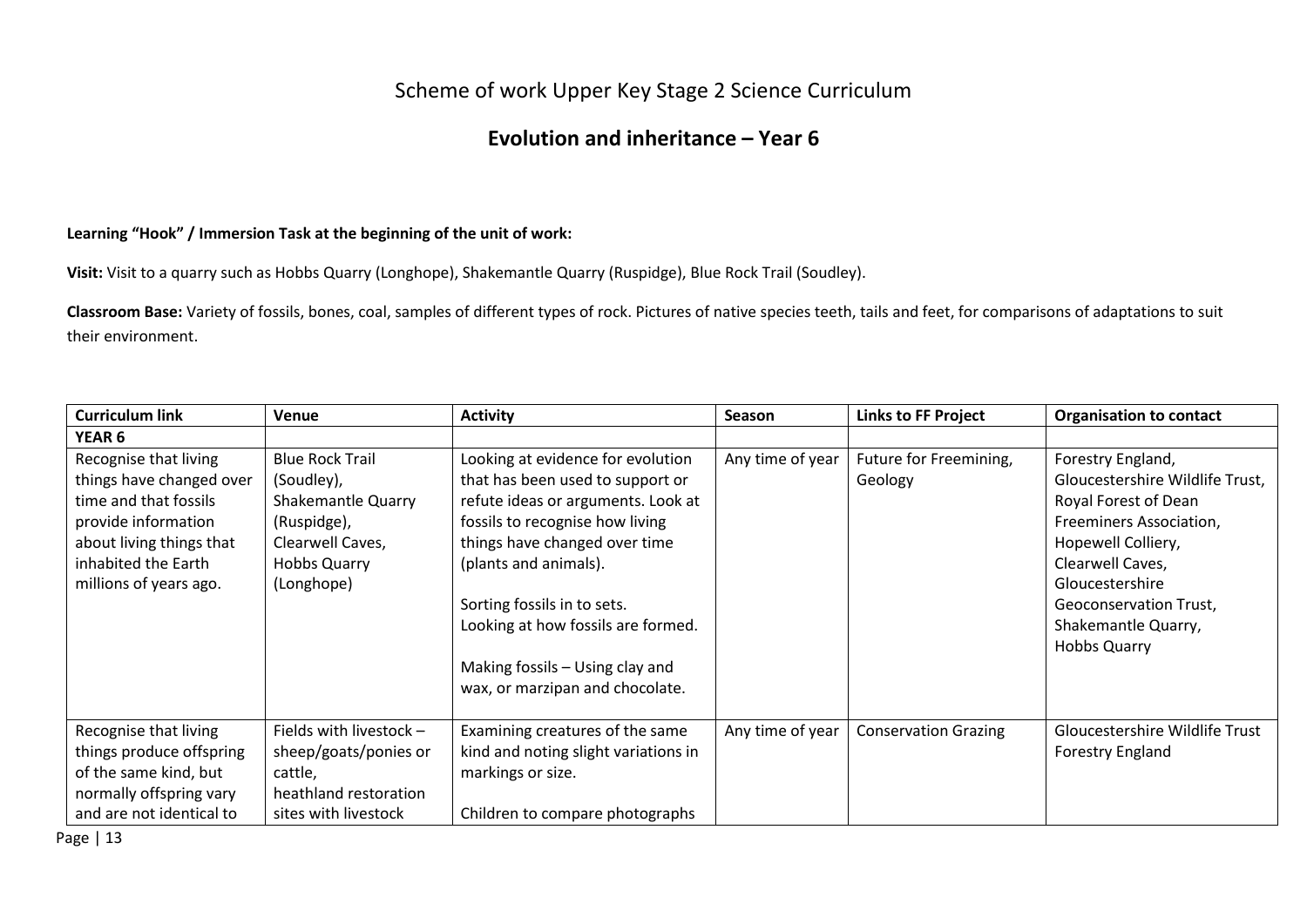| <b>Curriculum link</b>                                                                                                                            | Venue           | <b>Activity</b>                                                                                                                                                                                                                                                                                     | Season           | <b>Links to FF Project</b>         | <b>Organisation to contact</b> |
|---------------------------------------------------------------------------------------------------------------------------------------------------|-----------------|-----------------------------------------------------------------------------------------------------------------------------------------------------------------------------------------------------------------------------------------------------------------------------------------------------|------------------|------------------------------------|--------------------------------|
| <b>YEAR 6</b>                                                                                                                                     |                 |                                                                                                                                                                                                                                                                                                     |                  |                                    |                                |
| their parents.                                                                                                                                    | grazing         | of themselves and their parents<br>and grandparents.                                                                                                                                                                                                                                                |                  |                                    |                                |
| Identify how animals and<br>plants are adapted to suit<br>their environment in<br>different ways and that<br>adaptation may lead to<br>evolution. | Classroom based | Comparing inherited traits with<br>adaptive traits in animals (natural<br>selection).<br>Study of tails! - look at the tails of<br>different native species, which tail<br>is used for what? E.g. Harvest<br>mouse tail is for clinging onto<br>stalks, otter tail is a rudder for<br>swimming etc. | Any time of year | Any biodiversity themed<br>project | N/A                            |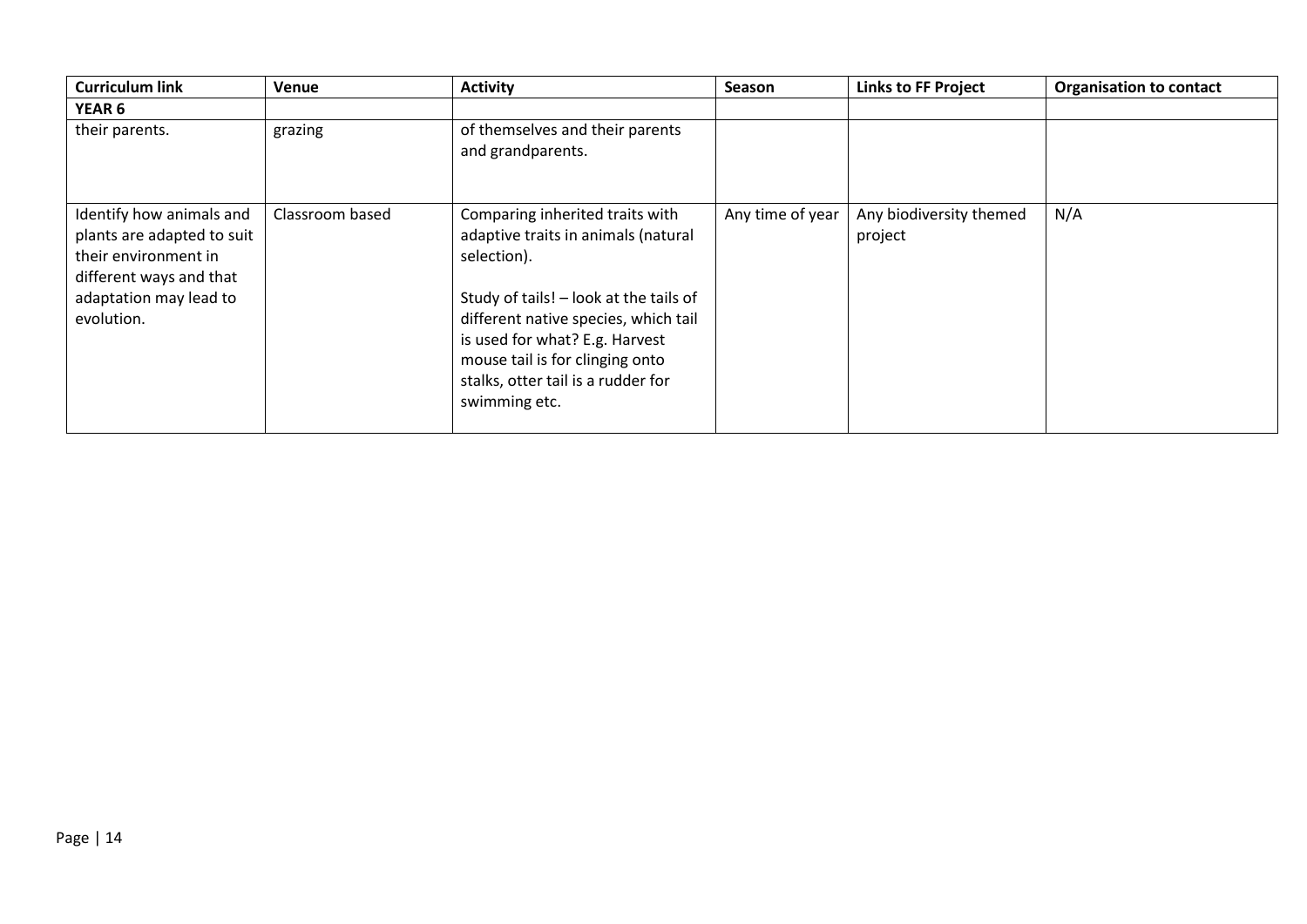## Scheme of work Upper Key Stage 2 Science Curriculum

# **Living Things and Their Habitats – Year 6**

### **Learning "Hook"/ Immersion Task at the beginning of the unit of work:**

**Visit:** A walk in the woods or meadows near to school

**Classroom base**: Lots of images of different species from all groups: fish, invertebrate, amphibian, reptile, bird, mammal, flowering plant and non-flowering plant. Photographs of tails, teeth and feet.

| <b>Curriculum link</b>     | <b>Venue</b>              | <b>Activity</b>                       | <b>Season</b>    | <b>Links to FF Project</b> | <b>Organisation to contact</b>  |
|----------------------------|---------------------------|---------------------------------------|------------------|----------------------------|---------------------------------|
| <b>YEAR 6</b>              |                           |                                       |                  |                            |                                 |
| Give reasons for           | Anywhere in or around     | Sorting activities based upon         | Any time of year | N/A                        | Forestry England,               |
| classifying plants and     | school grounds, or any    | animals found in the Forest. Use      |                  |                            | Gloucestershire Wildlife Trust, |
| animals based on specific  | trip out into the forest, | photos or lists of creatures.         |                  |                            | Dean Fungus Group               |
| characteristics.           | Forestry England          |                                       |                  |                            |                                 |
|                            | woodland                  | 'How many legs have I got?' -         |                  |                            |                                 |
|                            |                           | classifying game                      |                  |                            |                                 |
| Describe how living things |                           |                                       |                  |                            |                                 |
| are classified into broad  |                           | Make a list of all the creatures seen |                  |                            |                                 |
| groups according to        |                           | over a set period or on a trip out.   |                  |                            |                                 |
| common observable          |                           |                                       |                  |                            |                                 |
| characteristics and based  |                           | Classifying organisms found in a      |                  |                            |                                 |
| on similarities and        |                           | local habitat. Using the Linnaean     |                  |                            |                                 |
| differences, including     |                           | system of classification.             |                  |                            |                                 |
| micro-organisms and        |                           |                                       |                  |                            |                                 |
| animals.                   |                           | Growing mould on bread in clear       |                  |                            |                                 |
|                            |                           | sealable bags. Keep the bread in      |                  |                            |                                 |
|                            |                           | different conditions.                 |                  |                            |                                 |
|                            |                           | Looking at helpful or harmful         |                  |                            |                                 |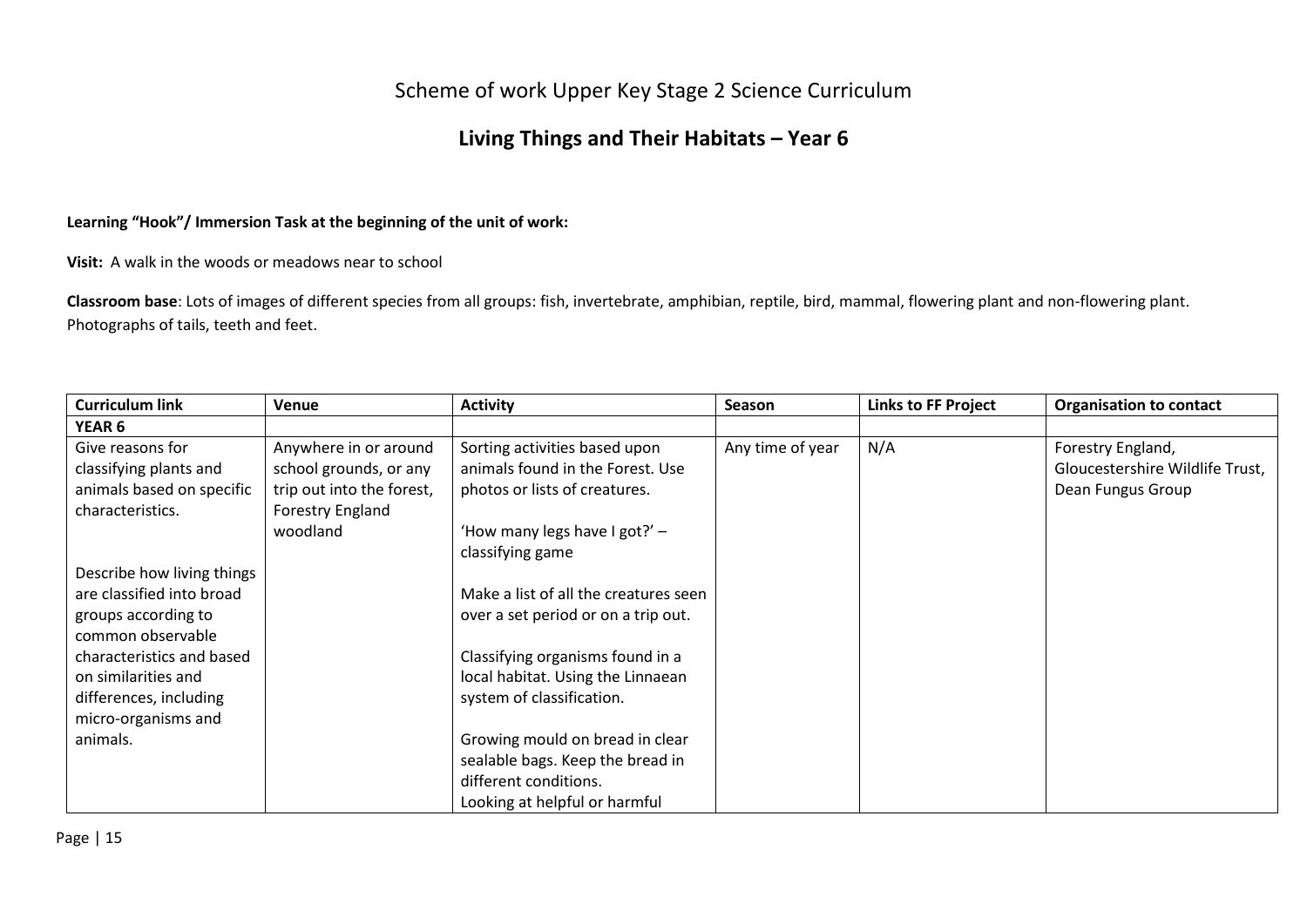| <b>Curriculum link</b> | <b>Venue</b> | <b>Activity</b>                                                                                             | Season | Links to FF Project | <b>Organisation to contact</b> |
|------------------------|--------------|-------------------------------------------------------------------------------------------------------------|--------|---------------------|--------------------------------|
| <b>YEAR 6</b>          |              |                                                                                                             |        |                     |                                |
|                        |              | microorganisms.<br>Look at fungi in autumn. Check<br>under logs and in the leaf litter for<br>white hyphae. | Autumn |                     |                                |

#### **Appendix 1**

#### **Permissions, Licenses and Protected Species, Contacts**

#### **Forestry England Permission:**

If you are taking a group of children out onto Forestry England land, you should have requested permission in advance of your trip. The reason for this is to ensure your safety, and to make sure that any tree felling or removal, and any boar or deer management work is not taking place in the area you plan to visit. Please make sure that you plan your day out with enough time to allow for this process to be followed.

#### **Who to contact to request permission:**

- For any activities on Forestry England land please email leoni.dawson@forestryengland.uk or victoria.brown@forestryengland.uk
- If taking **under** 50 people onto Forestry England land you will need to email saying what you are doing and where. Leoni will then advise if it is safe to use the area.
- If taking **over** 50 people onto Forestry England land you will need to email Leoni who will help you acquire a full permission. Please note that this permission should be applied for at least **12 weeks** in advance and Leoni will keep you updated as to when permission can be granted within the 12 week lead time.

#### **Great Crested Newt License**

Great crested newts, whilst common in the Forest of Dean, are a protected species and in order to handle, or disturb them a license is required. Don't let this put you off investigating ponds, but it is worth noting that again there is a protocol to be followed.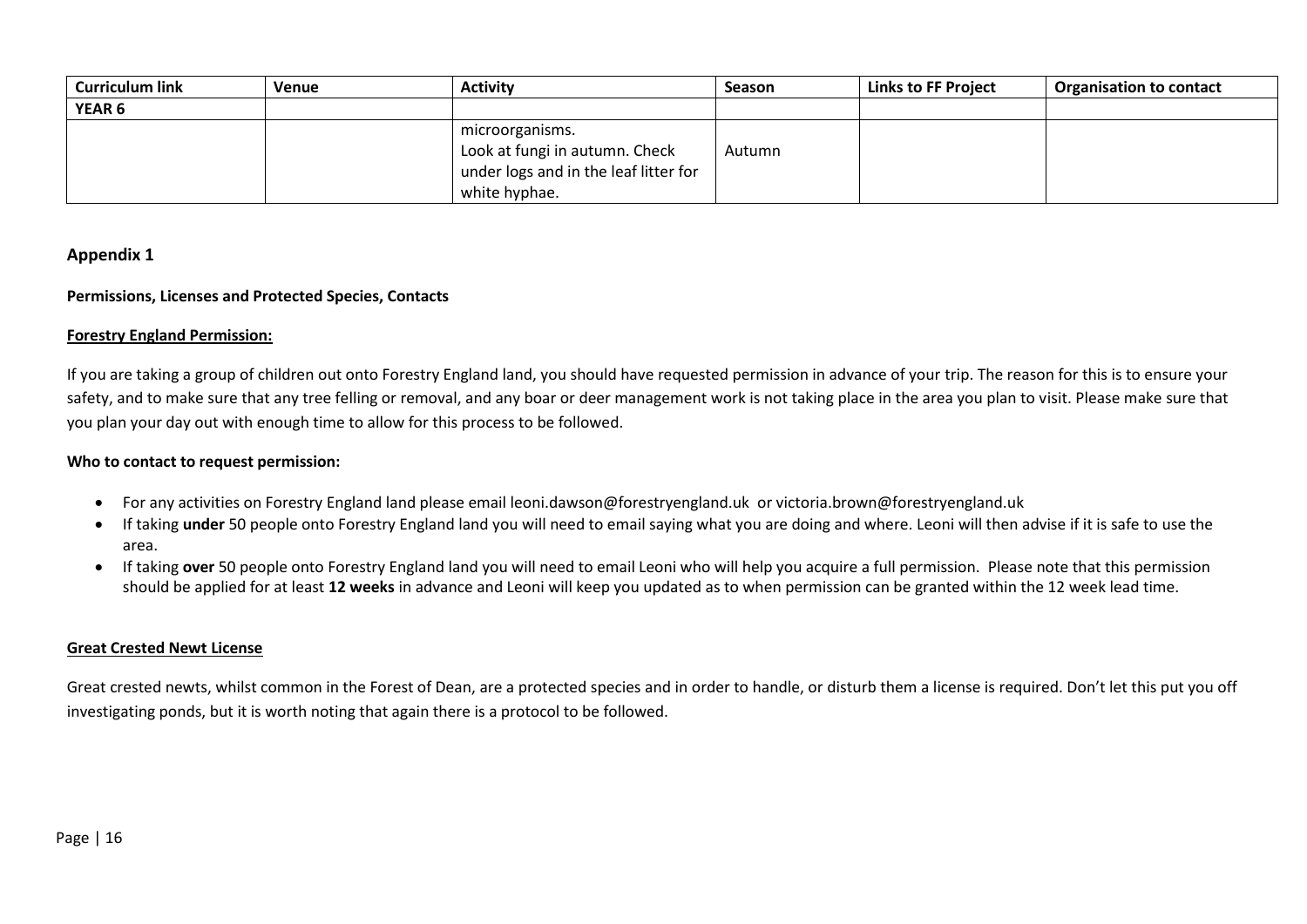#### **Useful Contacts:**

**Ancient trees:** Paul Rutter works for Plantlife and is heavily involved in recording ancient and notable trees in and around the Forest of Dean. Contact Paul on Paul.Rutter@plantlife.org.uk.

**Ancient trees – suggested locations:** The Barracks (off Fancy Road) , near Speech House (to see Verderers Oak), Edge End (to see the Machen Oak), from Speculation car park to Myrestock tunnel (to see numerous notable and ancient trees). For help planning a visit contact Forestry England leoni.dawson@forestryengland.uk or Plantlife Paul.Rutter@plantlife.org.uk.

**Angus Buchanan Trust:** to arrange a visit please contact one of the Trustees of the Angus Buchanan Trust, particularly if use of the cabin is required. Contact: sarahcheese@btinternet.com

**Clearwell Caves:** Tel: Jonathan Wright, tel: 01594 832535 and see: https://clearwellcaves.com or email info@clearwellcaves.com

**Dean Heritage Centre:** Joanne Clarke, Tel: 01594 822170 or email info@deanheritagecentre.com

**Dean Meadows Group**: https://deanmeadows.org.uk/contact/

**Dean Forest Beekeepers:** http://www.deanforestbeekeepers.co.uk/contact-us/

**Dean Fungus Group:** http://www.deanfungusgroup.com/ and email deanfungusgroup@gmail.com

**Forestry England:** Forestry England Community Ranger staff will be able to help you with arranging a visit to Forestry England land, or arranging for a Ranger to visit the school to help with delivering lessons. Alternatively you could borrow the 'Ranger in a Bag' packs for both plants and animals to provide you with everything you need to discover and explore in the forest. These resources are FREE and can be borrowed by a school for a 3 week period (see booking form in the Ranger in a Bag section). Contact: leoni.dawson@forestryengland.uk or helen.chick@forestryengland.uk

**Foresters' Forest:** Sue Middleton, NLHF Programme Manager: t: 0300 067 4789 sue.middleton@forestryengland.uk ; Helen Chick, Communications & Community Engagement Officer: t: 0300 067 4397 helen.chick@forestryengland.uk ; www.forestersforest.uk

**Gloucestershire Wildlife Trust:** The Trust has a number of large Nature Reserves in the Forest of Dean and can organise and lead sessions on any subject on these reserves for a charge. Contact the Trust for more information: Tel: 0145238333, email: info@gloucestershirewildlifetrust.co.uk

**Gloucestershire Geology Trust:** Email. info@glosgeotrust.org.uk, Tel: 01452 864438

Page | 17 **Hobbs Quarry:** contact Gloucestershire Wildlife Trust when arranging a visit. Tel: 0145238333, email: info@gloucestershirewildlifetrust.co.uk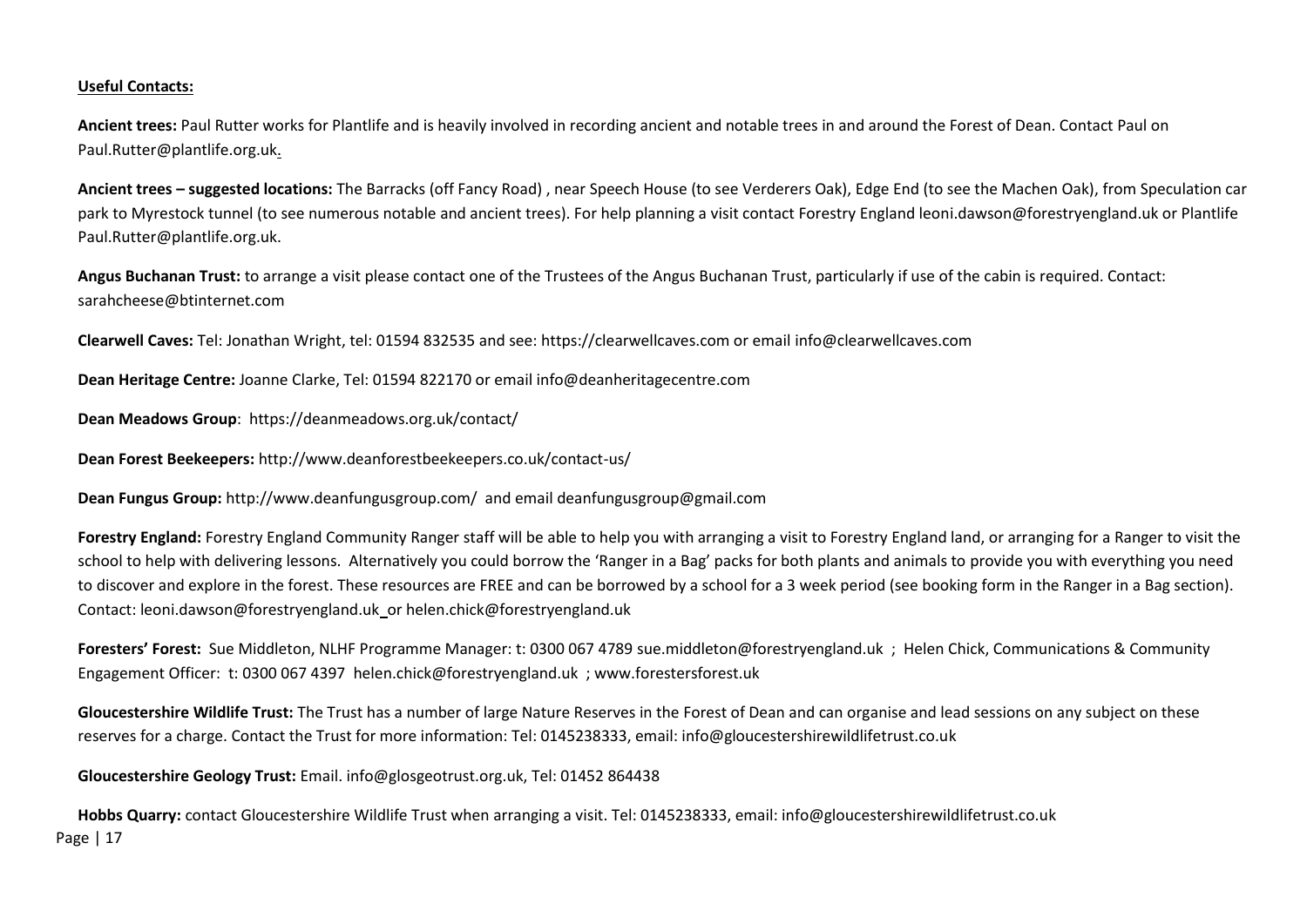#### **Hopewell Colliery:** Rich Daniels, Tel: 01594 810706; www.hopewellcolliery.com, contact@hopewellcolliery.com

**Natural England:** Natural England is the government body responsible for the environment. Contact: enquiries@naturalengland.org.uk Tel: 0300 060 3900

**Ponds, Newts and Reptiles**: David Dewsbury is a local volunteer with a passion for ponds, newts and reptiles and he is happy to talk to children about these topics, dependent upon availability. Contact David on david.dewsbury@btinternet.com

**Royal Forest of Dean Freeminers Association:** Jonathan Wright, Hon. Secretary, 01594 832535. info@clearwellcaves.com

**RSPB:** The RSPB is responsible for Nagshead Reserve near Parkend, where there is a shelter and pond dip platform. Contact: nagshead@rspb.org.uk Tel: 01594 562852

**Shakemantle Quarry:** please contact Forestry England to arrange a visit, contact: leoni.dawson@forestryengland.uk

**Stenders Quarry:** contact Gloucestershire Wildlife Trust when arranging a visit. Tel: 0145238333, email: info@gloucestershirewildlifetrust.co.uk

**Veteran Tress History:** Dr Andrew Hoaen, Project Leader for the Veteran Trees History project, contact awhoaen1@mac.com

**Worcester Walk Community Project:** to arrange a visit to the Worcester Walk Community Project Meadows, please contact Forestry England. Contact: leoni.dawson@forestryengland.uk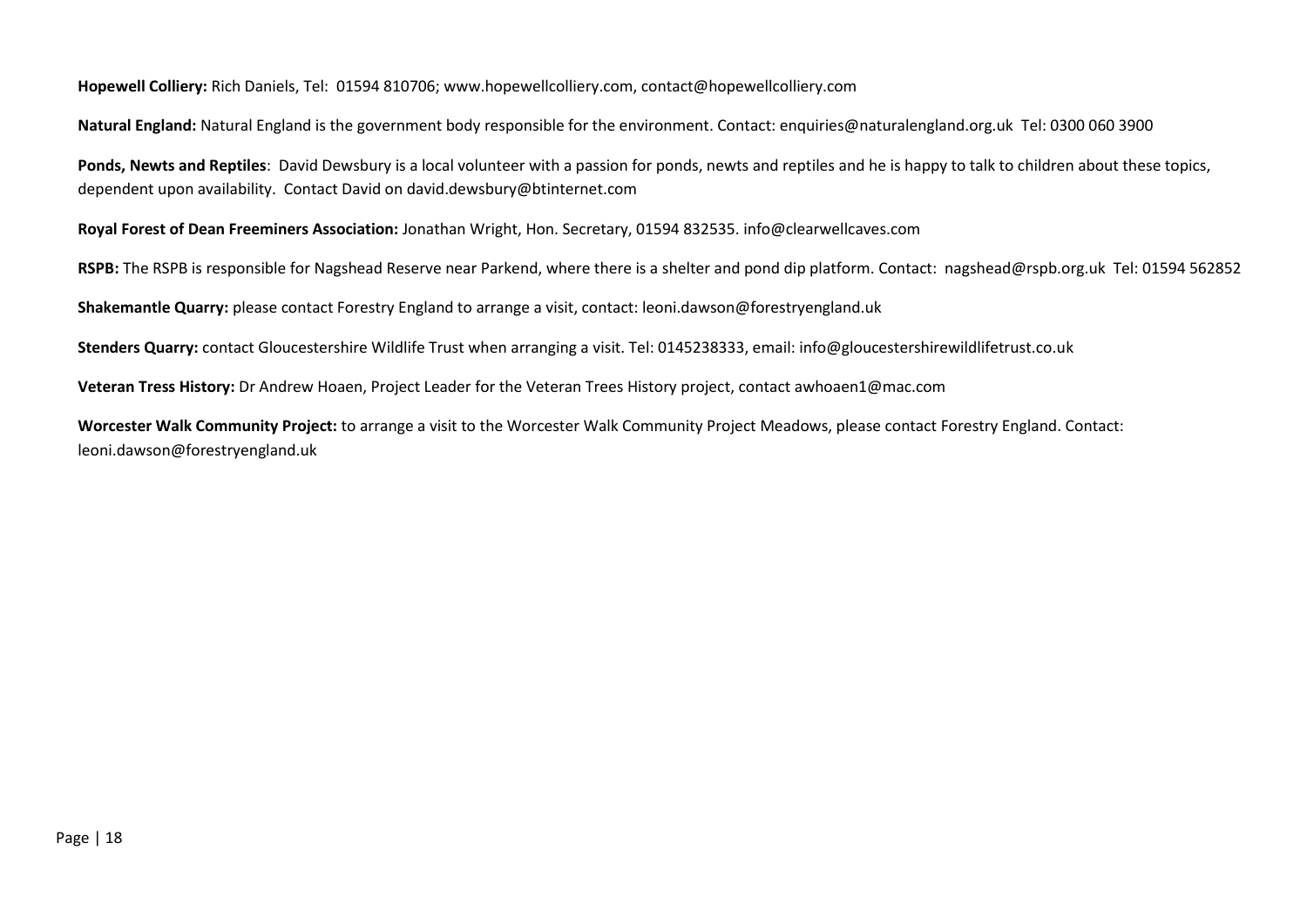### **Appendix 2**

#### **Online resources and useful links:**

There are many online resources which can help you to plan your own activities and days out, just a few are listed below.

<https://www.wildlifewatch.org.uk/spotting-sheets>

Free to download, brightly coloured illustrated spotter sheets for all seasons and subjects



<https://www.forestryengland.uk/learning-resources>

Free to download, lesson plans and ideas for woodland exploration